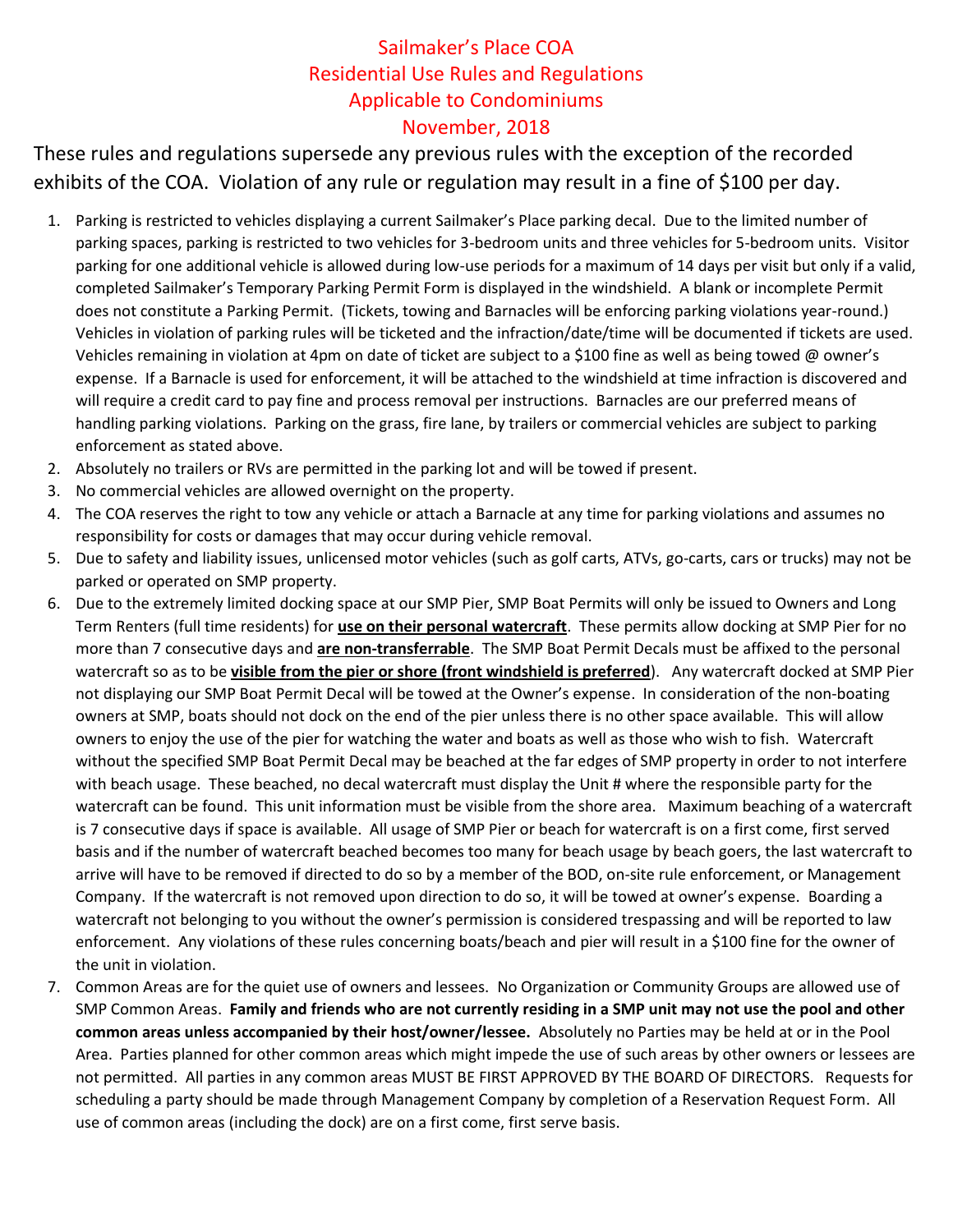- 8. **The portico** is reserved for owners and guests to **load and unload only**. Do not leave vehicles parked in this area. **Maximum time for parking there is 30 minutes**. Vehicles left in this area longer than 30 minutes are subject to immediate towing at the owner's expense.
- 9. Luggage carts are designed to help move items from owner's and guest's vehicles to their units only, they may not be used to transport items to and from the beach, pier, pool, grilling area or parking lot. They cannot handle any weight in excess of 250 lbs. Do not move furniture on these carts. Carts are never to be used by contractors or service people onsite. **Please return carts to the lobby within 30 minutes.**
- 10. Sailmaker's Place is a **non-smoking, non-vaping and non-electronic cigarette and drug property. No smoking of any kind is allowed in the common areas including the limited common and common balconies, elevators, pool area, grassy areas, parking lot, beach or dock.** There is a \$100 fine per occurrence for smoking of any kind on SMP property.
- 11. In order to promote the health, safety, happiness, and peace of mind of a majority of the owners living in close proximity and sharing common properties and facilities, and to preserve the property owned by the Association for the benefit of its members, occupancy limitations are as follows: Maximum occupancy of SMP Units shall be 2 people per bed or pullout sofa provided in any Unit.

## **Maximum occupancy of any 5-bedroom Unit being 14.**

## **Maximum occupancy of any 3-bedroom Unit being 8**.

Any unit having more persons than allowed occupancy should be reported to our Management Company by the observing SMP Owner for reporting to the Rental Company in Charge of that Unit and the Owner of the Unit. At that time, the appropriate Rental Company shall notify the tenants of the complaint and investigate the number of people residing in the Unit and require any overage of people to be evicted. If the unit is not occupied by the appropriate number of individuals after the report is made, the Owner of the Unit will be fined \$100 per day for every day the overpopulation continues.

- 12. **SMP Quiet Hours are 9pm to 9:00am.**
- 13. **Pool hours are from 9:00am to 9:00 pm. The pool gate and the magnetic closure doors from the lobby are designed to prevent accidental drowning by unsupervised children. Pool access doors can never be left opened. Any child under 12 years of age must be accompanied by an adult in the pool area**. No glass of any kind is allowed in the pool area. No pets are allowed in the pool area. No food is allowed in the pool. Do not enter the pool with sand on your feet**. No kayaks or hard surface flotation devices as well as any flotation device over 42" in length or diameter may be introduced or used in the pool.**
- 14. **In order to maintain the Health and Sanitation of our Beach area, NO DOGS will be allowed on our beach sand.**
- 15. No glass of any kind, smoking or open fires are allowed on the beach. Fires may be allowed in portable fire pits provided that **all ashes are bagged and removed from the property the next morning when cool and fire pit returned to storage under the dock or your personal storage area if yours.** Do not dump ashes down the trash chute or allow them to be placed or buried in the sand. There is a metal trash can in the grilling area for ashes. Please remember to clean the ashes once they are cooled. Do not leave the area for someone else to clean.
- 16. **Refill all large holes dug in the sand prior to leaving the beach areas**. We do not have a tidal beach and these holes will not re-fill over time. All beach items including tents or umbrellas must be removed from Beach before you leave beach daily. "Please leave only your Footprints on our Beach".
- 17. **For Fire Safety reasons, all trash chute doors shall remain closed and latched except when someone is actively inserting trash.** All trash must be placed in the trash chute located on each floor**. All trash should be properly bagged before being sent down the chute. Any items too large for the chute must be removed offsite. Never leave trash or large items in the common areas or by the dumpster room doors.** There is a recycle deposit on Gulf Beach Hwy. behind the Sherriff's Office.
- 18. **Do not dispose of fish or bait remains in the Trash Chute.** Fish cleaning is best done at the dock.
- 19. The common areas of the association property are subject to recorded audio and video surveillance 24 hours a day. The COA retains the right to record all common areas for security and for rule enforcement.
- 20. The exercise center is for owners, renters and guests who have been issued a key. **No children (under 18) are permitted in the exercise room without adult supervision. The exercise room must always be relocked after use.** Theater/Galley rooms are for residents only. **If children (under18) are present in the Theater/Galley, they must be supervised by an Adult at all times**.It is the user's responsibility to keep these areas clean, including emptying the trash.